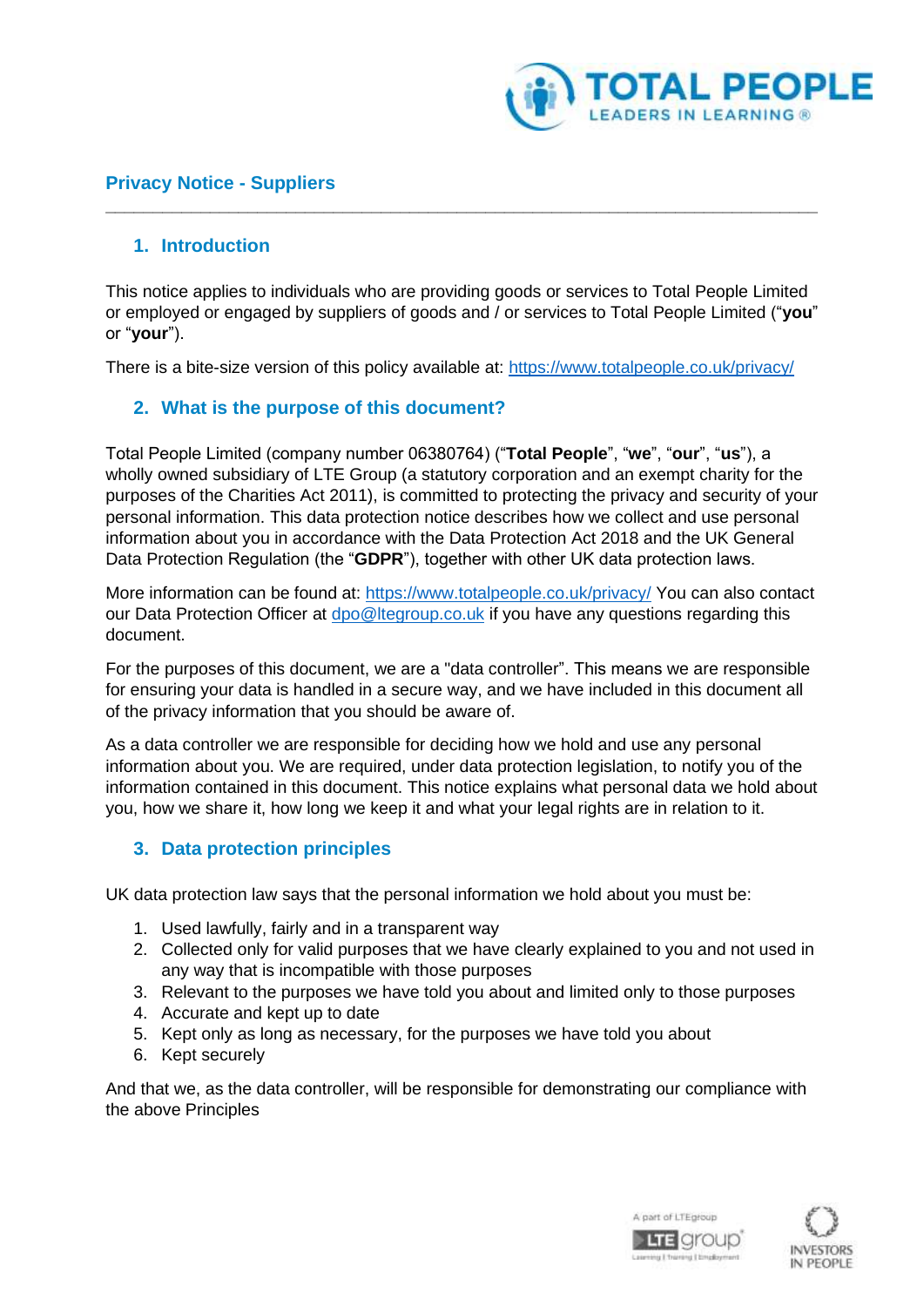

## **4. The kind of information we hold about you**

Personal data, or personal information, means any information about an individual from which that person can be identified. It does not include data where the identity has been removed (anonymous data).

There are **special categories** of more sensitive personal data which require a higher level of protection, such as, race, ethnicity, religious or philosophical beliefs, health, sexual orientation, etc.

**The categories of personal information that we may collect, store, and use about you include:**

- Contact details, e.g. name, title, address, telephone number, and personal email address
- Credit history
- Qualifications
- **Accreditations**
- Criminal convictions

• CCTV images

We may also process the following "**special categories**" of more sensitive personal information:

• Criminal convictions, offences or any other court proceedings

## **5. How is your personal information collected?**

We typically collect personal information about you when we purchase goods and / or services from you. We may collect additional personal information throughout the period of you / your organisation supplying the goods and / or services to us for example via email, telephone or via our website. We may collect other additional personal information in the course of our relationship with you.

## **6. How will we use information about you**

Some of the above grounds for processing will overlap and there may be several grounds which justify our use of your personal information. We may process your personal information without your knowledge or consent where this is required or permitted by law.

In a small number of cases where other lawful bases do not apply, we will seek your *consent* to other uses of your personal data.

#### **In summary, we may use your personal information as follows:**

#### **Contractual obligations**

To administer, or otherwise deliver, our obligations arising from any *contracts* entered into with you / your organisation, or to take steps to enter into any contracts between you / your organisation and us. To fulfil any requests you have made regarding our order(s) or to contact you with information relevant to your interaction

with us. To ascertain your ability to provide us with goods and/or services.

#### **Audit purposes**

Our lawful basis for these activities is that the processing is necessary for the performance of a task (education) carried out in the *public interest,* and in order to meet our *legal obligations*.



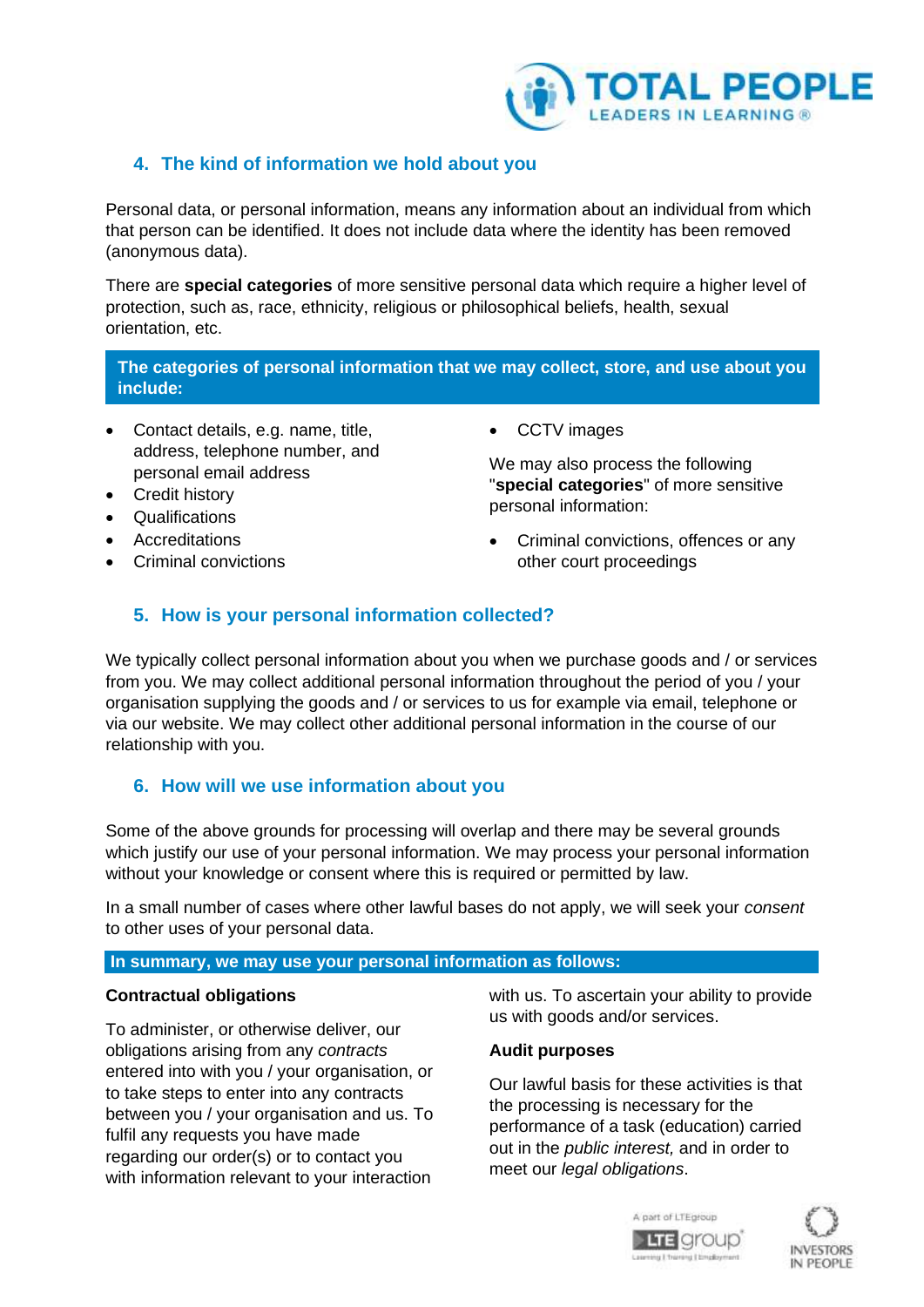#### **Complying with health and safety obligations**

Our lawful basis for these activities is that they are necessary for us to comply with our *legal obligations*.

# **CCTV**

We have CCTV in place at our Metro House site. Our legal basis is that the processing is necessary for our *legitimate interests*. These include: crime prevention, safeguarding, site security, to comply with legal obligations, and to assist in the investigation of suspected breaches of policy/procedure by staff, students or the general public.

Cameras are not monitored, unless responding to an incident identified on campus, and are kept in a secure area.

Our full CCTV Policy is available on request: [dpo@ltegroup.co.uk](mailto:dpo@ltegroup.co.uk)



### **Information about criminal convictions**

We will only use information relating to criminal convictions where the law allows us to do so. This will usually be where such processing is necessary to carry out our obligations and provided we do so in line with our Data Protection Policy.

Our lawful basis for these activities may be:

- Necessary for the performance of a *contract* to which you are a party, or in order to take steps at your request prior to entering into a contract
- Necessary for compliance with a *legal obligation*
- Necessary for the purposes of *public interests*

We have in place an appropriate policy and safeguards which we are required by law to maintain when processing such data.

# **7. If you fail to provide personal information**

If you fail to provide certain information when requested, we may not be able to perform the contract we have entered into with you or your organisation (such as purchasing the goods and / or services from you).

## **8. How we use special category personal data**

Special categories of personal data require higher levels of protection. We need to have further justification for collecting, storing, and using this type of data. Special category data includes racial or ethnic origin, political opinions, religious or philosophical beliefs, trade union membership information, genetic, biometric, and health data, and sex life or sexual orientation data. We will process special categories of personal data in accordance with the law, and typically in the following circumstances:

➢ The processing is necessary for reasons of substantial *public interest*, e.g. to monitor and promote equal opportunities, to prevent dishonesty, malpractice, improper conduct and other unlawful acts, to support individuals with a particular disability or medical condition, for the safeguarding of children and individuals at risk and to comply with immigration legislation

The kinds of special category personal data we process are listed above.

#### Do we need your consent?

We do not need your consent to process your special category personal data where we are processing it for the following purposes, as these satisfy another legal justification:



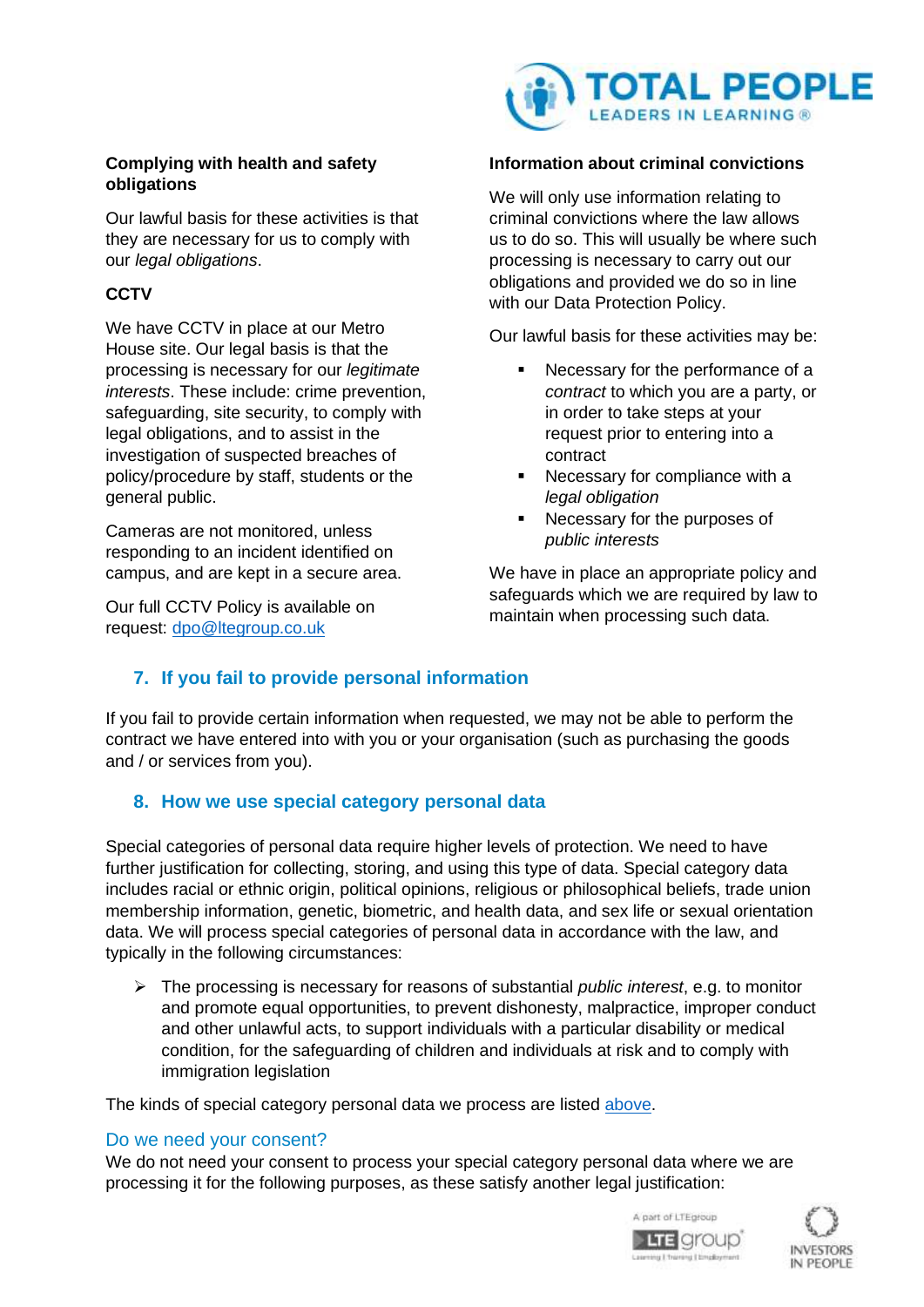

- ➢ Where we need to carry out our *legal obligations*
- $\triangleright$  Where you have already made the data public
- ➢ Where it is necessary to protect your *vital interests,* or those of another person, and where you/they are physically or legally incapable of giving consent (e.g. in an emergency situation where health, wellbeing or welfare is at risk)
- $\triangleright$  Where processing is necessary for the establishment, exercise or defence of legal claim
- ➢ Where the processing is necessary in the *public inter*est for the purposes of protecting the public

In limited circumstances, we may approach you for your written consent to allow us to process certain particularly sensitive data. If we do so, we will provide you with full details of the information that we would like and the reason we need it, so that you can carefully consider whether you wish to consent.

### **9. Change of purpose**

We will only use your personal information for the purposes for which we collected it, unless we reasonably consider that we need to use it for another reason and that reason is compatible with the original purpose. If we need to use your personal information for an unrelated purpose, we will notify you and we will explain the legal basis which allows us to do so.

Please note that we may process your personal information without your knowledge or consent, in compliance with the above rules, where this is required or permitted by law.

## **10.Automated decision-making**

Automated decision-making takes place when an electronic system uses personal information to make a decision without human intervention. We are allowed to use automated decisionmaking in the following circumstances:

- 1. Where we have notified you of the decision and given you 21 days to request a reconsideration.
- 2. Where it is necessary to perform the *contract* with you and appropriate measures are in place to safeguard your rights.
- 3. In limited circumstances, with your explicit written *consent* and where appropriate measures are in place to safeguard your rights.

If we make an automated decision on the basis of any particularly sensitive personal information, we must have either your explicit written consent or it must be justified in the public interest, and we must also put in place appropriate measures to safeguard your rights.

You will not be subject to decisions that will have a significant impact on you based solely on automated decision-making, unless we have a lawful basis for doing so and we have notified you.



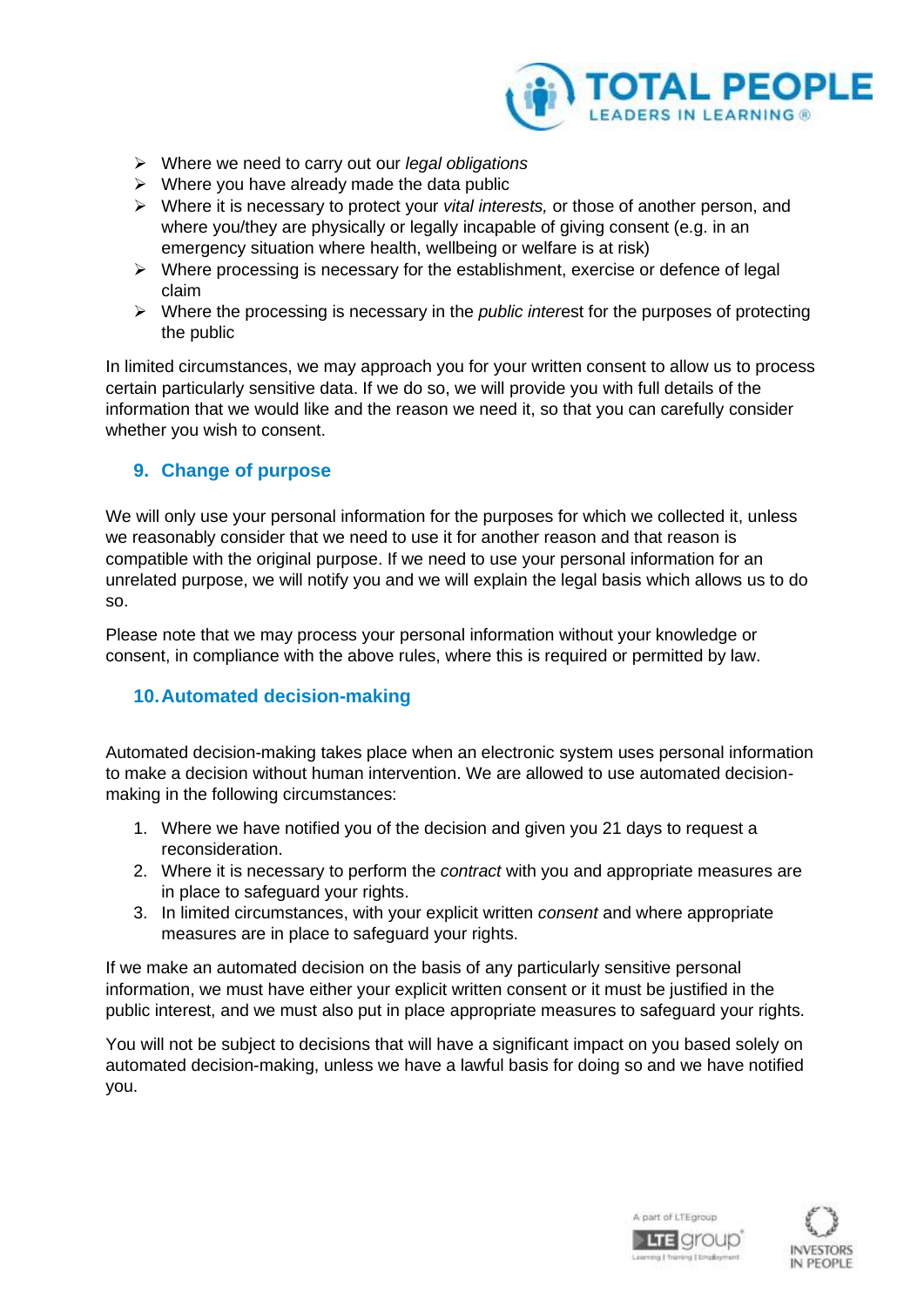

# **11.Data Sharing**

We may share your personal data with third parties that are essential to complying with our *legal* and *contractual obligations*, such as funding and qualification bodies, external verification providers and hosted technology solution providers. This will only be undertaken as part of the administration and management of our professional courses. A full register of who we may share your personal data with and why is available on request: [dpo@ltegroup.co.uk](mailto:dpo@ltegroup.co.uk)

All our third-party partners/service providers are required to take appropriate security measures to protect your personal information in line with our policies. We do not allow our third-party partners/ service providers to use your personal data for their own purposes. We only permit them to process your personal data for specified purposes and in accordance with our instructions.

We may sometimes be obliged to disclose your personal information by law, such as by a regulator with appropriate power, or to otherwise comply with the law. Potential recipients include HM Revenue & Customs. In addition, information held by or for public bodies can be subject to freedom of information requests, however any information disclosed would not breach your privacy rights.

We will not transfer your data outside the European Union without first notifying you of our intentions and of the safeguards that apply to your data.

# **12.Data Security**

We have measures in place to help protect the security of your information.

- Where the infrastructure is in our direct control, we have put in place appropriate security measures to help prevent your personal information from being accidentally lost, used or accessed in an unauthorised way, altered or disclosed. In addition, we limit access to your personal information to those employees, agents, contractors and other third parties who have a legitimate need to know. They will only process your personal information on our instructions, and they are subject to a duty of confidentiality.
- We have put in place procedures to deal with any suspected data security breach and will notify you and any applicable regulator of a suspected breach, where we are legally required to do so.

# **13.Data Retention**

#### How long will you use my information for?

We will only retain your personal information for as long as is necessary to fulfil the purposes which we collected it for. Details of retention periods for your personal information are available in our **Data Retention Policy** and **Data Retention Schedule** which is available on request from [dpo@ltegroup.co.uk](mailto:dpo@ltegroup.co.uk)

To determine the appropriate retention period for personal data, we consider the amount, nature, and sensitivity of the personal data, the potential risk of harm from unauthorised use or disclosure of your personal data, the purposes for which we process your personal data and



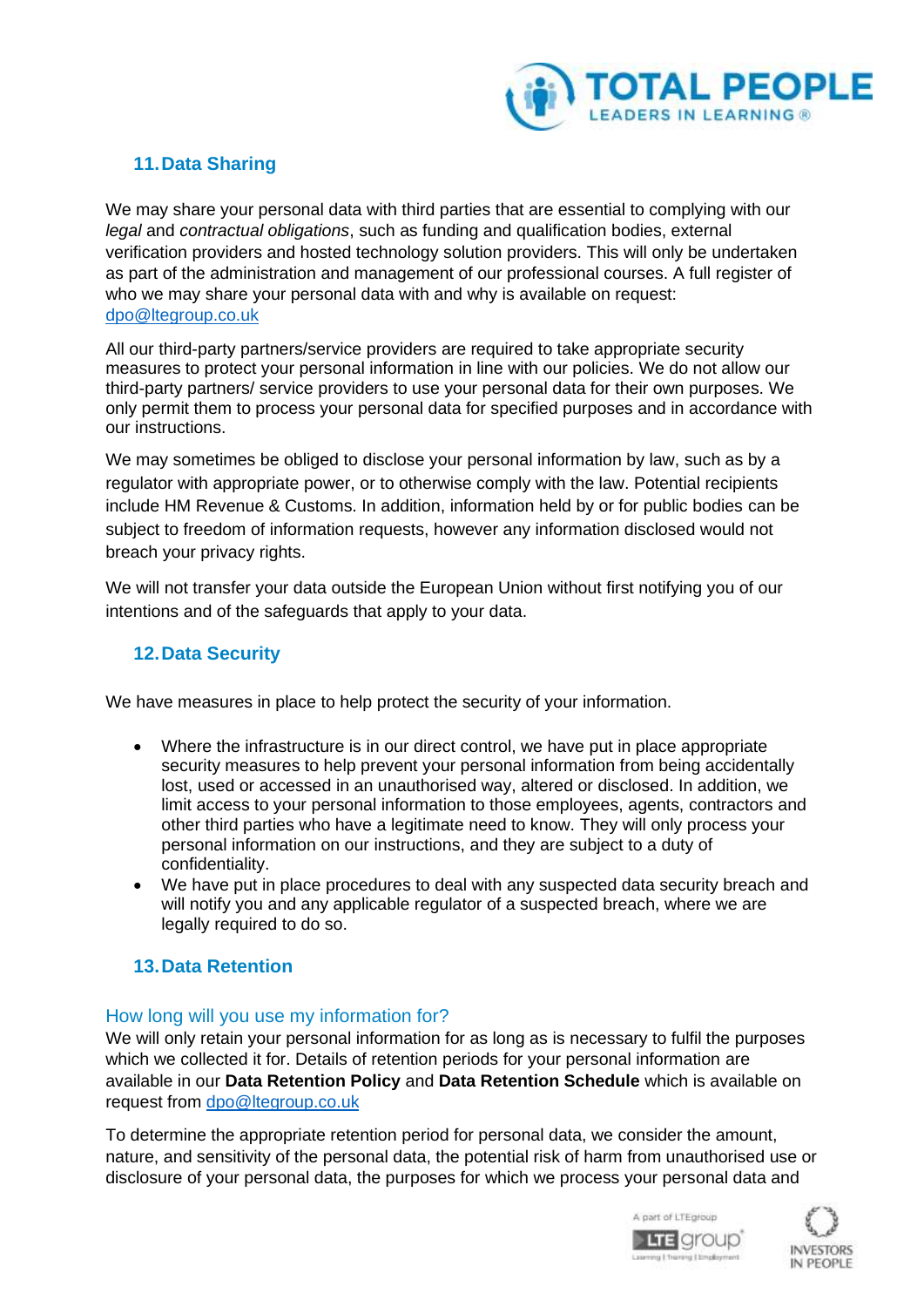

whether we can achieve those purposes through other means, and the applicable legal requirements.

In some circumstances we may anonymise your personal information so that it can no longer be associated with you, in which case we may use such information without further notice to you.

Once we no longer require access to your personal information we will retain and securely destroy it in accordance with our data retention policy and applicable laws and regulations.

### **14.Your duty to inform us of changes**

It is important that the personal information we hold about you is accurate and current. Please keep us informed if your personal information changes.

## **15.Your individual rights in connection with personal data**

Under certain circumstances, by law, you have the right to:

#### **Request access to your personal**

**information** (commonly known as a "data subject access request"). This enables you to receive a copy of the personal information we hold about you and to check that we are lawfully processing it.

**Request correction of the personal information** that we hold about you. This enables you to have any incomplete or inaccurate information we hold about you corrected.

**Request erasure of your personal information**. This enables you to ask us to delete or remove personal information where there is no good reason for us continuing to process it. You also have the right to ask us to delete or remove your personal information where you have exercised your right to object to processing (see below).

**Object to processing of your personal information** where we are relying on a legitimate interest (or those of a third party) and there is something about your particular situation which makes you want to object to processing on this ground.

**Request the restriction of processing of your personal information**. This enables you to ask us to suspend the processing of personal information about you, for example if you want us to establish its accuracy or the reason for processing it.

**Request the transfer of your personal information** to another party.

**Suspend processing of your personal information**, for example if you want us to establish the accuracy of the data we are processing.

Please be aware that these rights are subject to certain conditions and exceptions, as set out in UK data protection law.

If you wish to invoke any of the above rights, please contact us via email: [dpo@ltegroup.co.uk](mailto:dpo@ltegroup.co.uk)

#### No fee usually required

You will not have to pay a fee to access your personal information (or to exercise any of the other rights). However, we may charge a reasonable fee if your request for access is clearly unfounded or excessive. Alternatively, we may refuse to comply with the request in such circumstances.